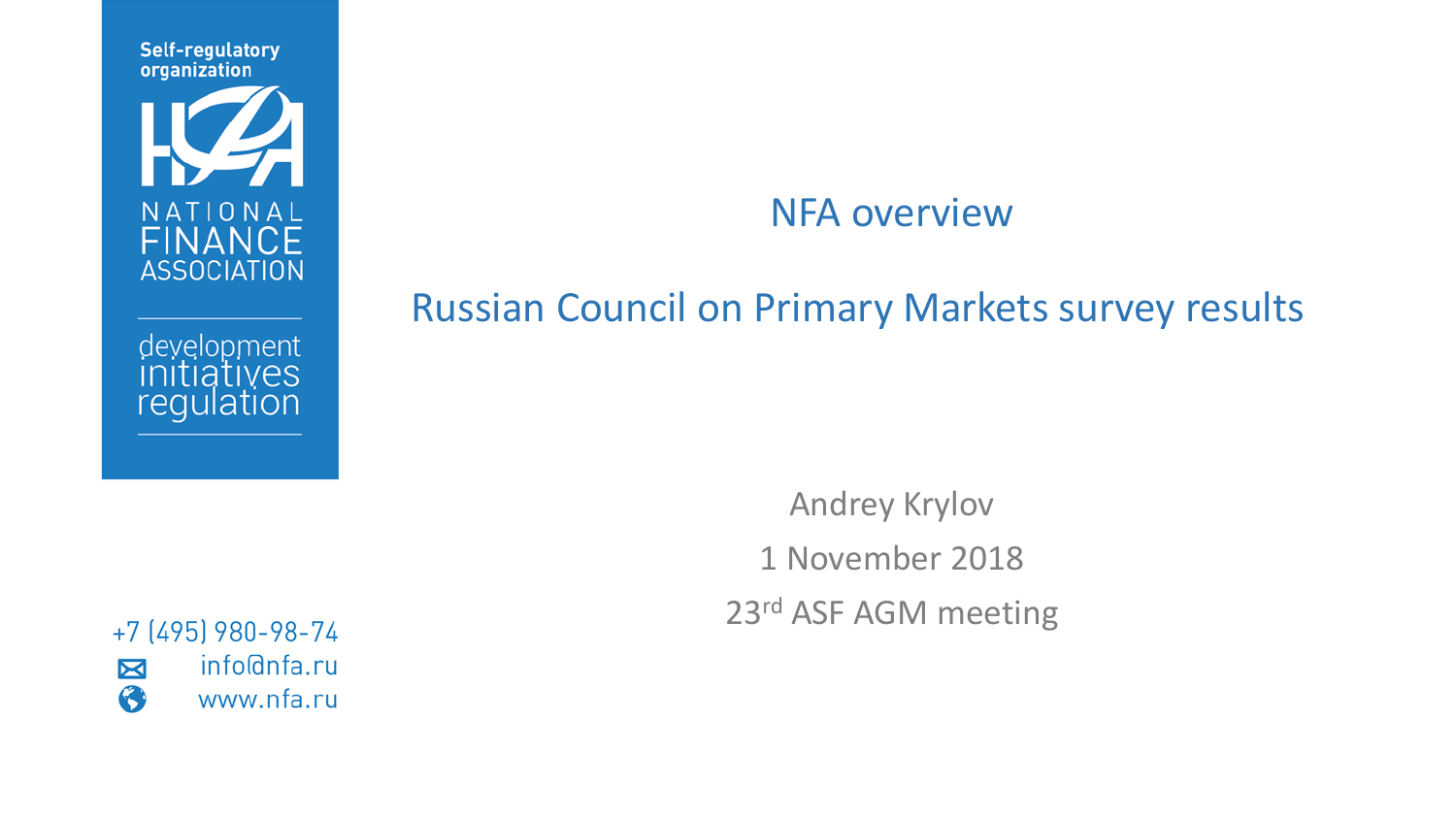## Russia | Key international standards and best practices

- Russia's Anti-Money Laundering system is compliant with FATF Recommendations;
- Russia is a party to the Articles of Agreement of the IMF and upholds free movement of capital;
- Banking regulation is compliant with Basel II, 2.5 and Basel III (RCAP 2016);
- IOSCO Principles for financial market infrastructures (PFMI) are being implemented. Upon monitoring the implementation of the PFMI, the CPMI-IOSCO gave Russia the highest-possible '4' rating in 2016 (Level 1 Assessment);
- National Settlement Depository is eligible for custody arrangements under Rule 17f-7 of the US Investment Company Act of 1940.



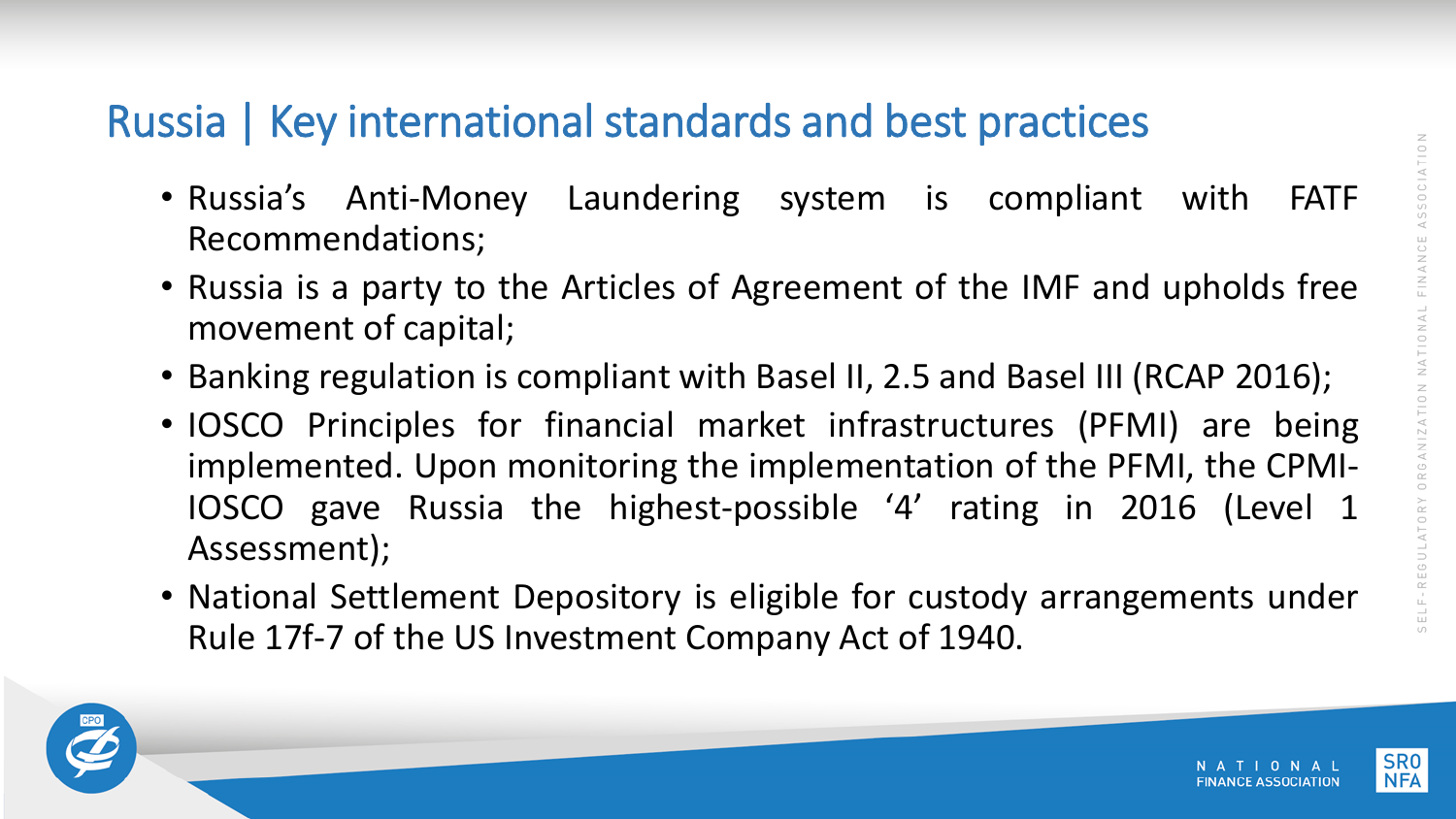## NFA: Brief overview

- Self-regulatory organization "National Finance Association" was established in 1996 by major government participants securities market, with the support of Ministry of Finance of the Russian Federation and Central Bank of the Russian Federation (Bank of Russia).
- SRO NFA has 6 out of 7 possible licenses and effectively implements all SRO functions.
- SRO NFA membership profile:
	- 259 Russian securities market participants from 27 regions of all eight Federal districts of the Russian Federation:
		- **199 – banks and 45 non-bank institutions.**
	- SRO NFA members operations hold more than about 80% of the Russian banking sector market share.



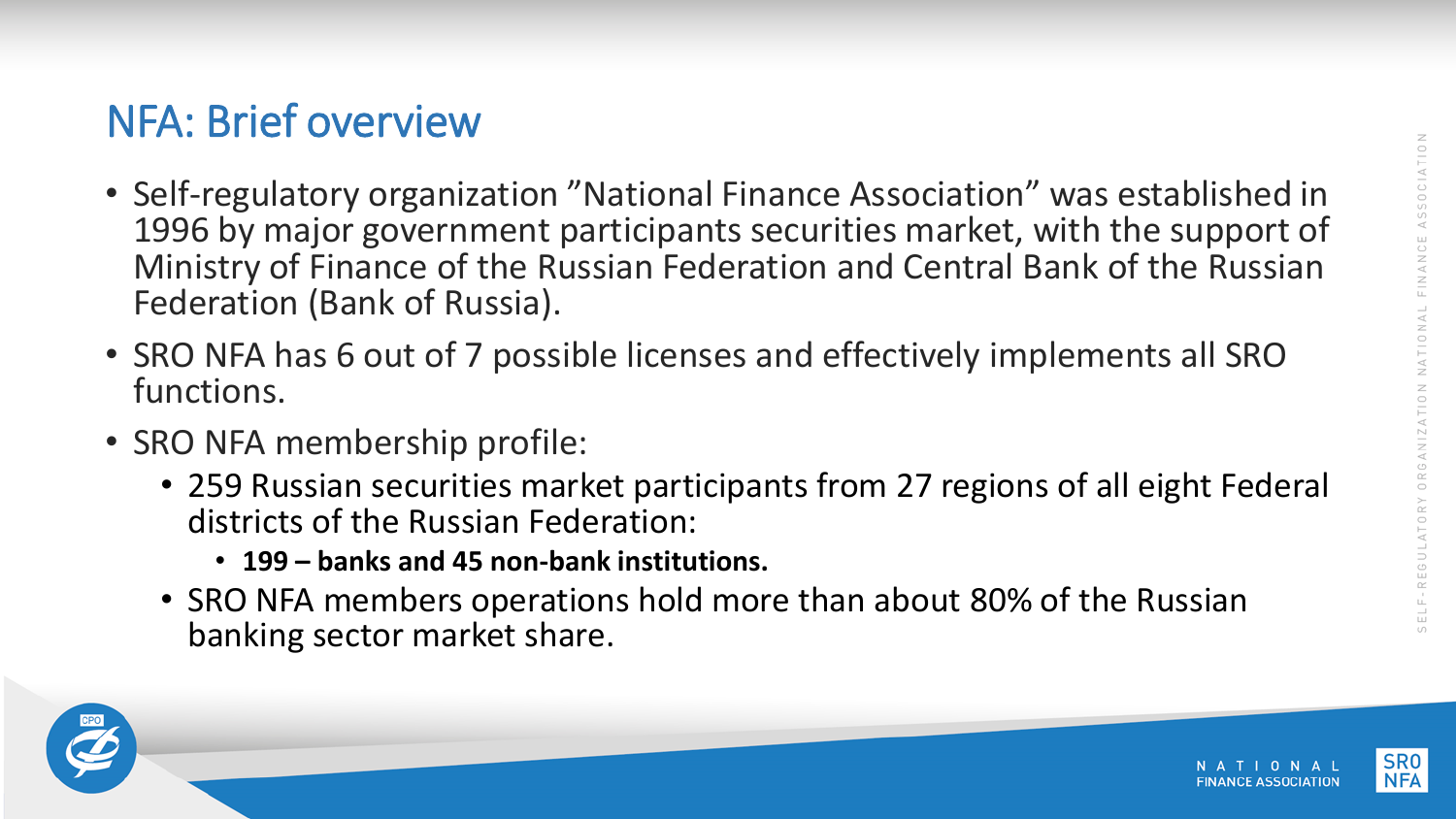# NFA: Key Working Bodies and Councils

- NFA and ACI Russia joint FX Council;
- Russian REPO Council;
- NFA and the Association "Russia" Joint Securitization Committee;
- Derivatives Council;
- Brokers-Dealers Committee;
- Precious Metals Committee;
- Long-term Investments Council;
- Mortgage Committee;
- Registrars Committee;
- Custodians Committee;
- Specialized Custodians Committee;
- Treasury Council;
- Russian Council on Primary Markets;
- Expert Council on Financial Indicators

### and Rates;



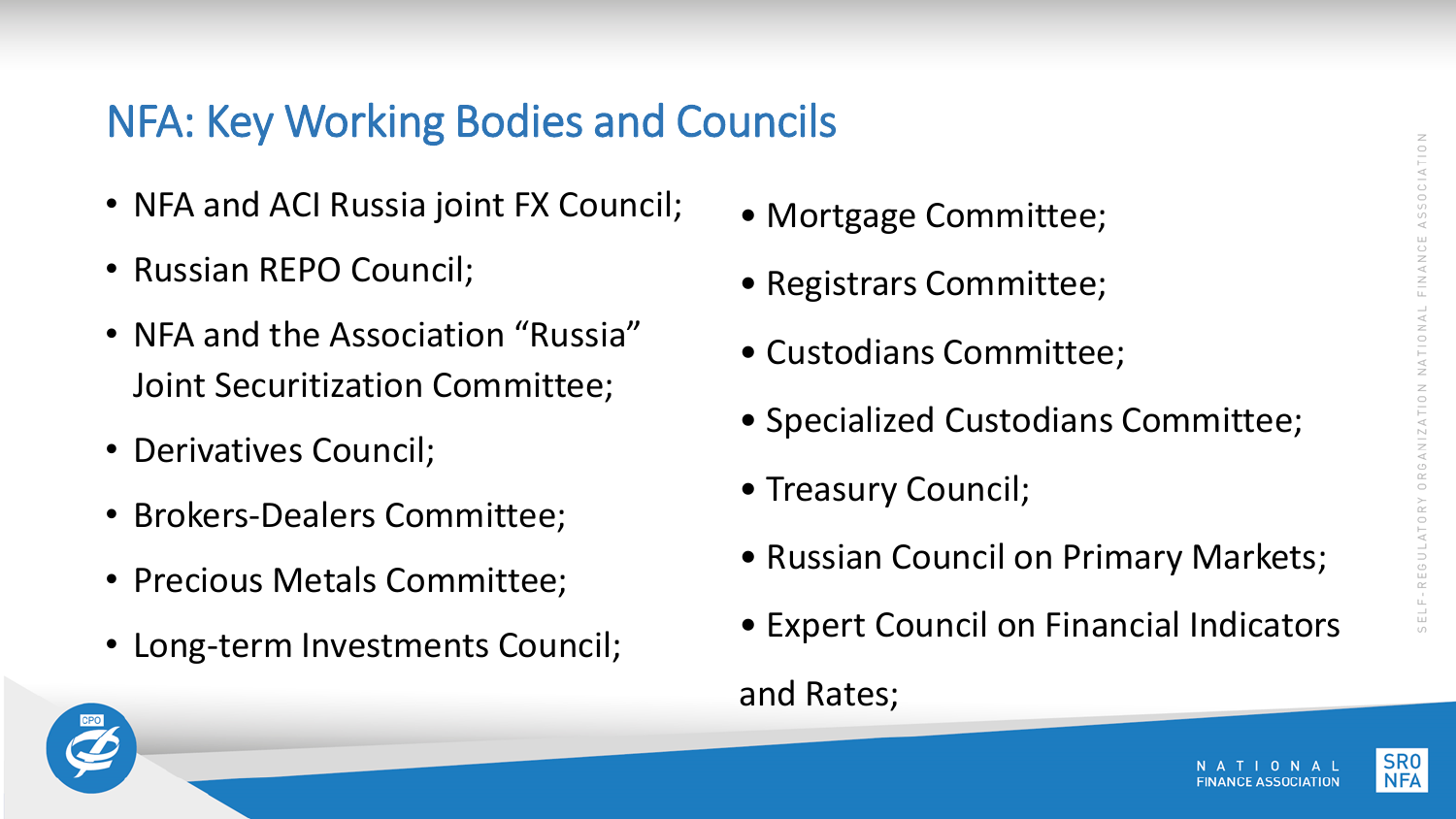## Primary Market Council: Survey results (1) Perspectives of the Green Bond Market development in Russia

• Do you see demand from your clients for the green bonds?



• Do you consider international exchanges to issue green bonds (for example, Luxembourg Green Exchange)?





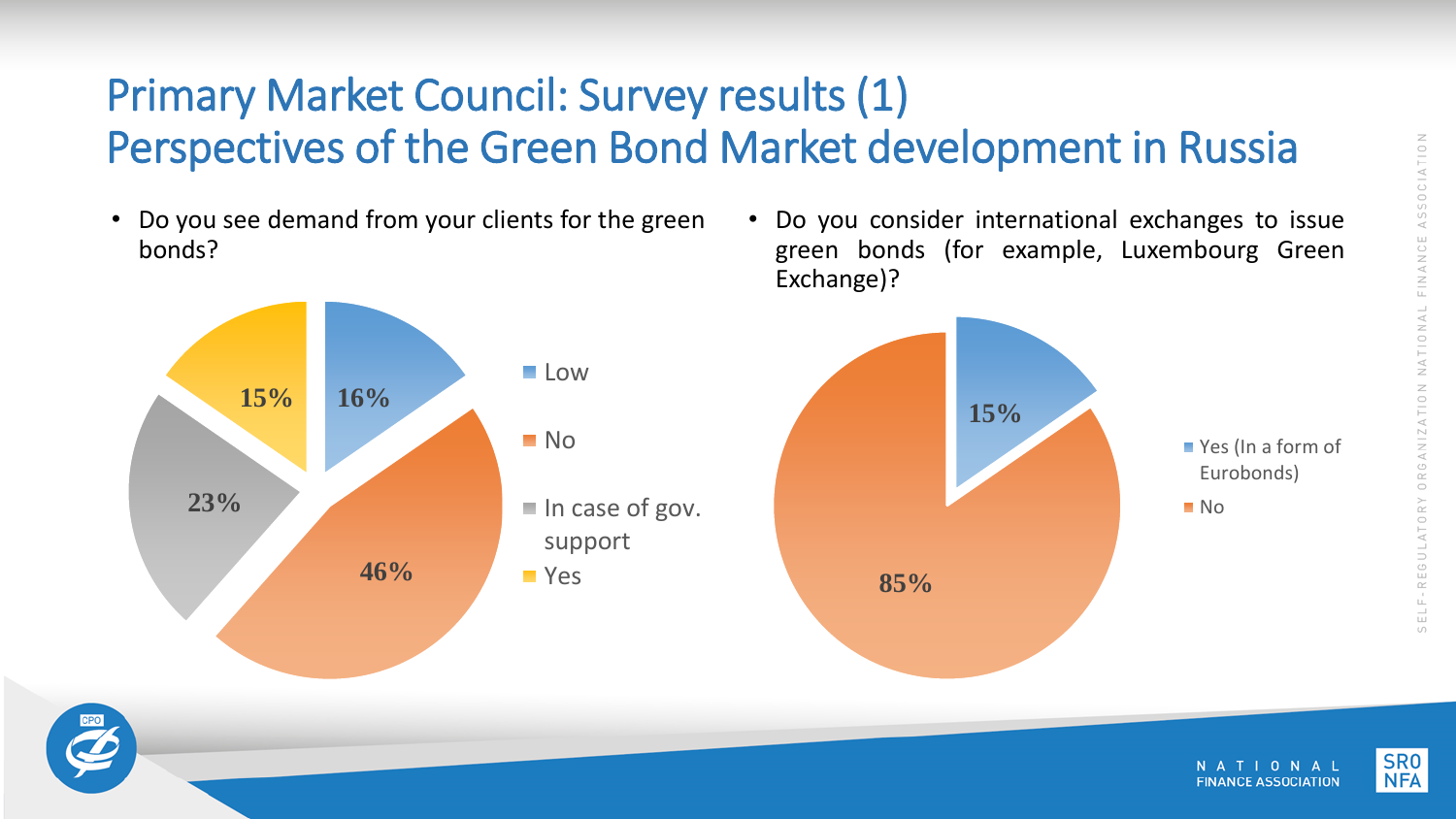## Primary Market Council: Survey results (2)

- Do you consider the issuance of the green bonds at the OTC market?
- Do you consider that the absence of the special measures of State support for the green bond market limits its development in Russia?





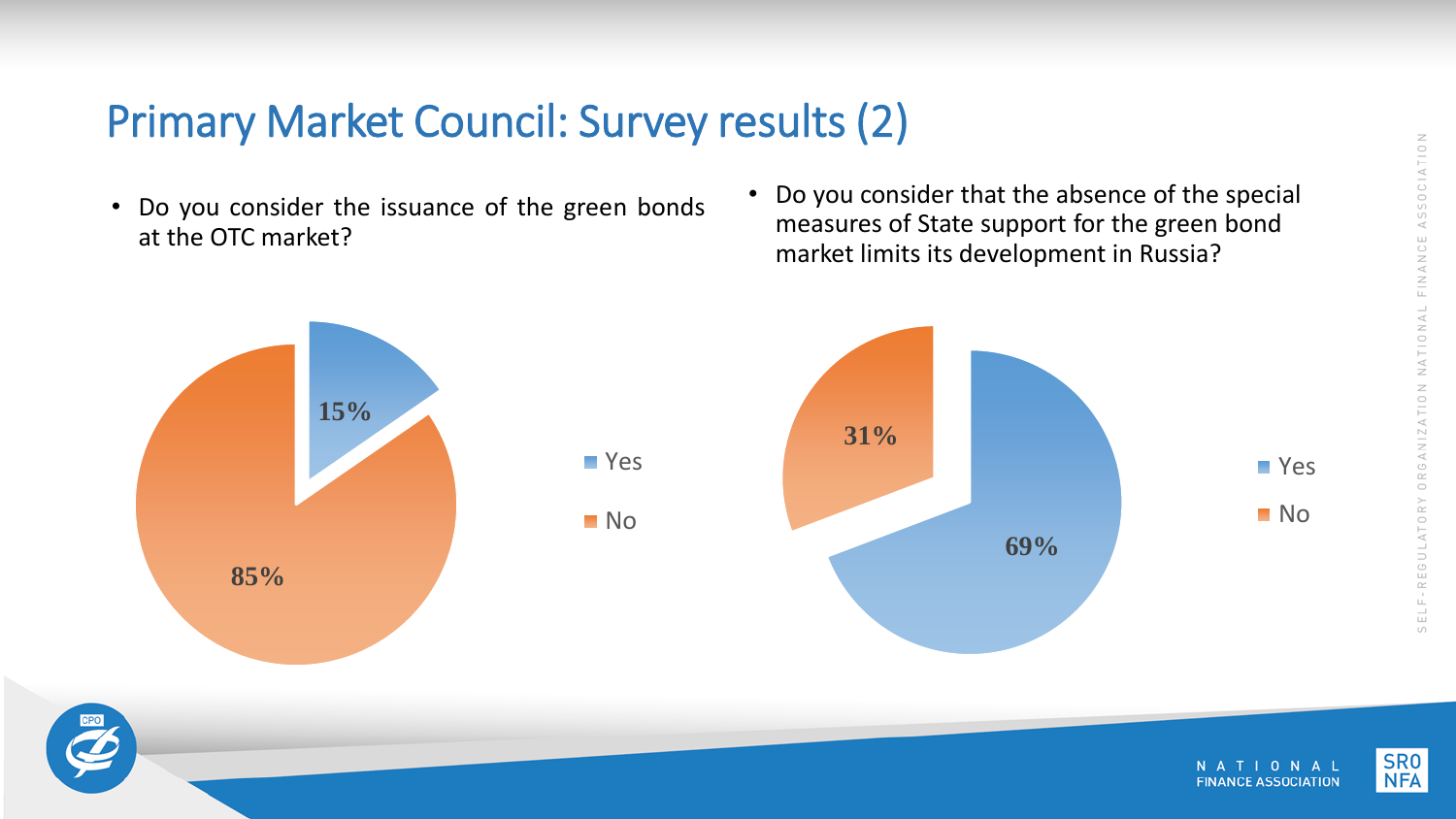### Primary Market Council: Survey results (3)

- Do you consider the development of the separate local market standard or adopting the international standards for green bonds?
- Do you consider the special regulatory regime and government preferences for green and social bonds issuances and issuer to play a vital role for the market development?





■ Yes

No